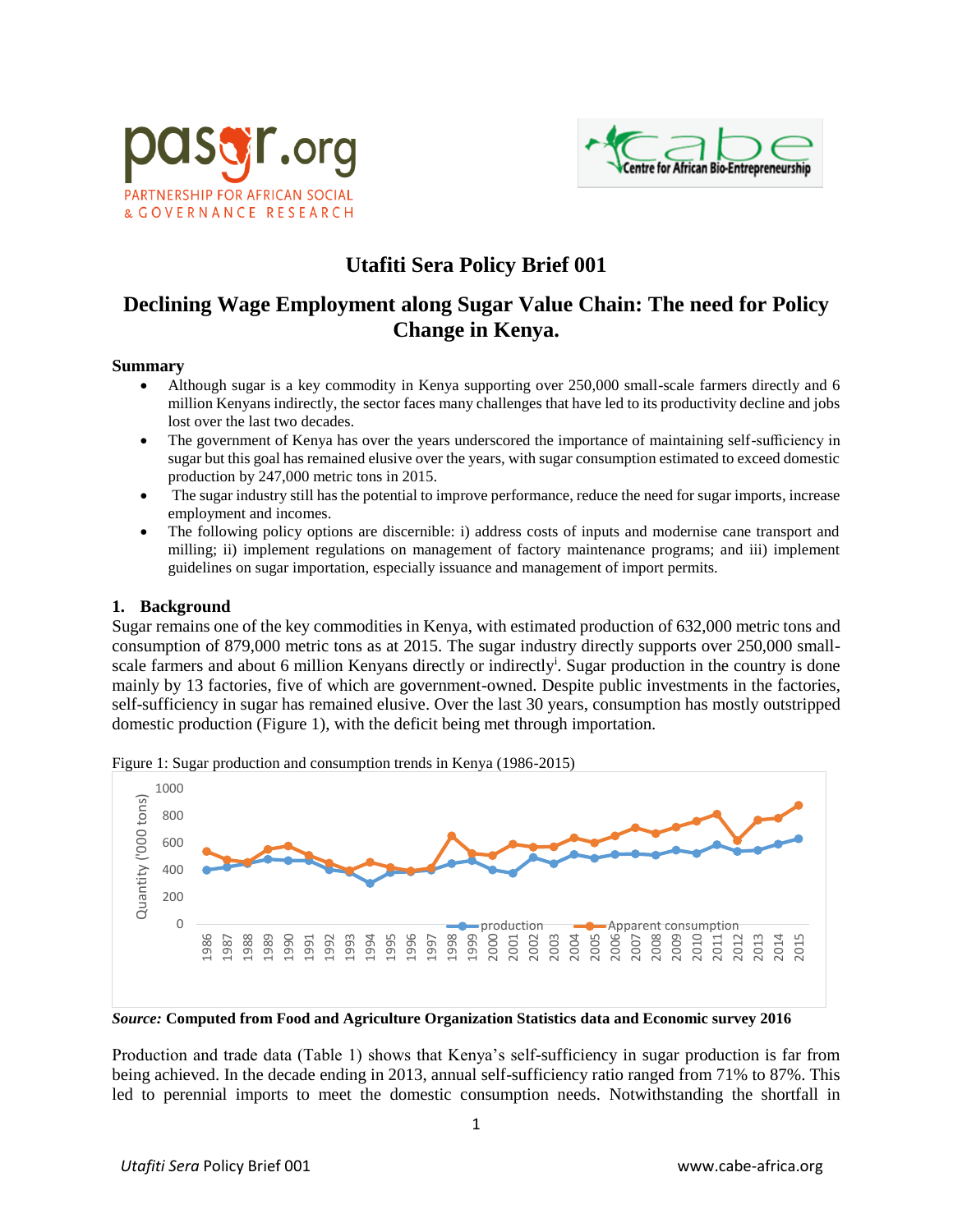production during the same decade, the country still exported some sugar, ranging from 18,000 metric tons in 2004 to 77,000 metric tons in 2008. This means that imports almost always exceed the deficit occasioned by inadequate domestic production, by an estimated 15-69%.

| <b>Variable</b>                    | 2004  | 2005  | 2006  | 2007  | 2008        | 2009  | <b>2010</b> | 2011  | 2012 2013         |           |
|------------------------------------|-------|-------|-------|-------|-------------|-------|-------------|-------|-------------------|-----------|
| Domestic production ('000 tons)    | 516.8 | 488.1 | 517.0 |       | 520.4 511.9 | 548.0 | 523.7       |       | 588.3 539.4 547.8 |           |
| Imports $('000 tons)$              | 140.2 | 158.9 | 178.2 | 249.5 | 236.0       | 199.3 | 273.9       | 277.6 | 132.9 255.9       |           |
| Exports $('000 tons)$              | 18.2  | 45.1  | 41.7  | 56.5  | 77.2        | 30.1  | 35.0        | 52.2  |                   | 54.2 33.3 |
| Self-sufficiency ratio (%)         | 80.9  | 81.1  | 79.1  | 73.0  | 76.3        | 76.4  | 68.7        | 72.3  | 87.3 71.1         |           |
| Import dependency ratio (%)        | 21.9  | 26.4  | 27.3  | 35.0  | 35.2        | 27.8  | 35.9        | 34.1  |                   | 21.5 33.2 |
| Excess imports (% implied deficit) | 15.0  | 39.6  | 30.5  | 29.3  | 48.6        | 17.8  | 14.7        | 23.2  |                   | 68.9 15.0 |

|  | Table 1: Sugar production and trade statistics (2004-2013). |  |  |  |
|--|-------------------------------------------------------------|--|--|--|

**Source: Computed from Food and Agriculture Organization Statistics data.**

Failure to achieve set objectives is attributed to low productivity, low sugar yields and production. Low productivity in turn, is linked to under-utilization; poor cane husbandry practices; policy and marketing problems occasioned by cheaper imports; and high cost of sugar production<sup>ii</sup>. However, statistics show that there is potential to improve performance of the industry. For instance, in the two decades ending in 2014, sugarcane yields were below 90 tons/ha, less than those of some key exporting countries in the COMESA region (Figure 2). Moreover, the national sugarcane variety list shows that yields of up to 150 tons/ha are attainable from available improved varieties.





Source: Computed from Food and Agriculture Organization Statistics

## **2. Sugar Importation in Kenya**

Economic liberalization in Kenya in the mid 1980's and early 1990's presented challenges to the sugar industry. Multilateral and regional trade agreements, specifically those associated with COMESA, have facilitated the importation of sugar into the country at minimal or Zero tariffs. This has had an adverse effect on the marketability of locally produced sugar, which, because of high production cost, cannot compete head to head with foreign sugar in the domestic and foreign markets. Import of cheap sugar into Kenya is restricted using tariff and non-tariff barriers. It is against this background that Kenya invoked the provisions of the Safeguard Clause (Article 61) of the COMESA Treaty to offer conditional protection to the sector for a limited time. The primary objective of the safeguard was to accord Kenyan sugar producers (farmers and millers) protection for a period of 10 years, during which the producers, working with government and other concerned stakeholders, would address the sector's lack of competitiveness.

On the other hand, excess importation of sugar is as a result of government inability/unwillingnessto enforce quotasiii (which partly explain why annual imports have always exceeded deficits created by low domestic production as shown in Table 1); too many regulations, and arbitrary cancellation of issued import permits. It is also widely believed that politically well-connected sugar "barons" hoard sugar so as to create artificial shortage, thereby forcing the government to allow importation, especially in the periods just before general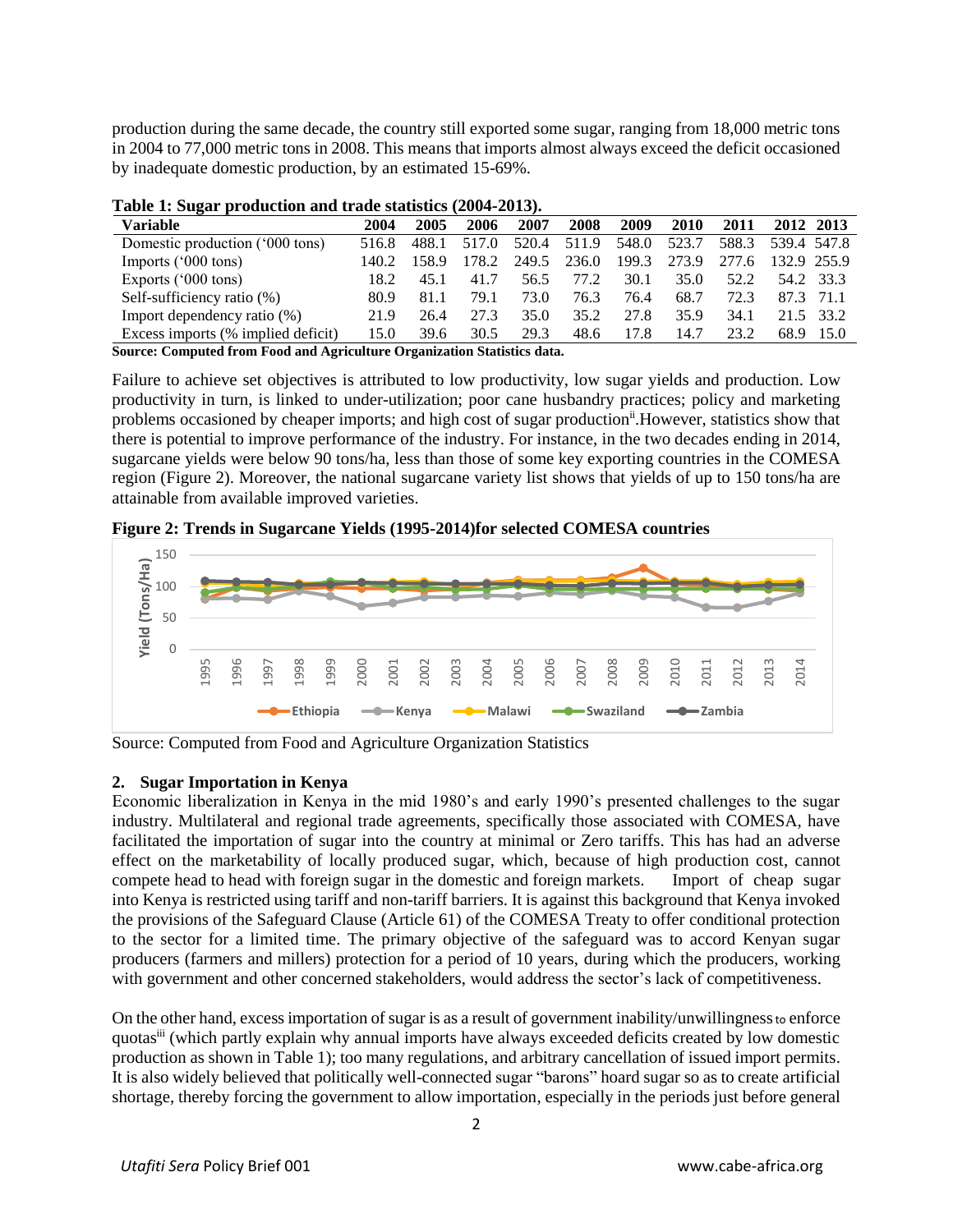elections --resulting in periodic sharp increases in sugar importsiv. For example, during 1991-1992 period, imports of raw sugar increased from 38,013 to 152,713metric tons (302%). The cycle was repeated in 1997- 1998, 2000-2001, 2006/2007and 2012/2013 (Figure 3). The importation of sugar is done by well-connected political elites who enjoy the protection of the state. Moreover, increases in imports tend to be accompanied by increase in sugar exports, perhaps to rid the market of excess supply. These trends imply that sugar imports are not always motivated by the need to close the domestic production-consumption gap.



**Figure 3: Trends in imports and exports of raw sugar in Kenya (1984-2013)**

**Source: Computed from Food and Agriculture Organization Statistics data**

Politics in the growing, milling and marketing of sugar, seems to undermine the success of the sector and by extension adversely affect the livelihoods and employment of thousands of Kenyans. <sup>v</sup>.

## **3. Employment creation in the sugar industry**

The period of economic liberalization marked the onset of policy reforms such as removal of controls, enhanced agricultural sector growth through provision of incentives to producers in the form of higher producer prices, while liberalized trade had a dampening effect on production of food crops<sup>vi</sup>. Although government policy focused on diversification of agricultural commodities, there was emphasis of increasing and expanding production of seven commodities namely; coffee, tea, maize, wheat, milk, beef and horticulture. This led to neglect of some of the crops including sugarcane, since the government position was that " very low and uneven negative returns are serious barrier to expansion of sugar as a basic food crop which is a major employer in western Kenya" and "it was therefore essential that the costs of growing and processing sugarcane be reduced substantially before further investments can be considered"vii.The sugar industry in Kenyan being a major employer of wage labour has witnessed drastic reduction in provision of employment opportunities since the peak of 1994 (57,392 workers) to less than. 10,000 in the year 2013 as shown in Figure 4.